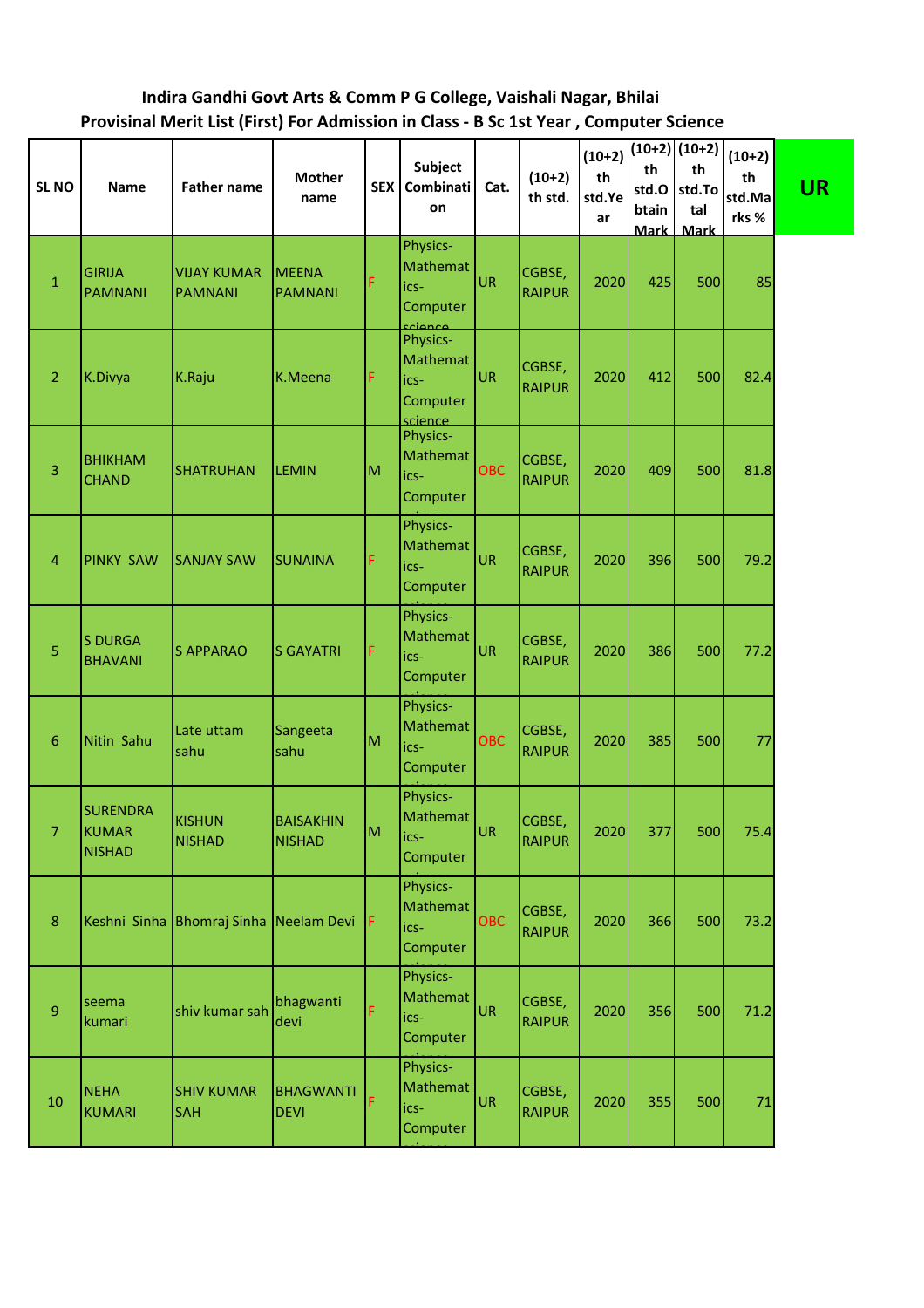| 11               | <b>POOJA</b>                                    | <b>ANUJ PANDIT</b>                    | <b>SONMATI</b>                                          | F                       | Physics-<br>Mathemat<br>ics-<br>Computer               | <b>OBC</b> | CGBSE,<br><b>RAIPUR</b> | 2020                           | 354         | 500                                                         | 70.8                              |            |
|------------------|-------------------------------------------------|---------------------------------------|---------------------------------------------------------|-------------------------|--------------------------------------------------------|------------|-------------------------|--------------------------------|-------------|-------------------------------------------------------------|-----------------------------------|------------|
| 12               | <b>BINAY</b><br><b>KUMAR</b><br><b>SINGH</b>    | <b>DINESH SINGH</b>                   | <b>IKIRAN DEVI</b>                                      | M                       | Physics-<br>Mathemat<br>ics-<br>Computer               | UR         | CGBSE,<br><b>RAIPUR</b> | 2020                           | 352         | 500                                                         | 70.4                              |            |
| 13               | <b>SAHIL</b><br><b>KUMAR</b><br><b>SAHU</b>     | <b>PAWAN SAHU</b>                     | SUMITRA BAI M                                           |                         | Physics-<br>Mathemat<br>ics-<br>Computer               | <b>OBC</b> | CGBSE,<br><b>RAIPUR</b> | 2020                           | 348         | 500                                                         | 69.6                              |            |
| 14               | <b>HARJEET</b><br><b>SINGH</b>                  | NARENDRA<br><b>SINGH</b>              | <b>SUJANTA</b><br><b>KAUR</b>                           | M                       | Physics-<br>Mathemat<br>ics-<br>Computer               | UR         | CGBSE,<br><b>RAIPUR</b> | 2020                           | 348         | 500                                                         | 69.6                              |            |
| 15               | <b>SHIKHA</b><br><b>CHHATRE</b>                 | <b>RAVI CHHATRE</b>                   | <b>SUNITA</b>                                           | F                       | Physics-<br>Mathemat<br>ics-<br>Computer               | <b>UR</b>  | CGBSE,<br><b>RAIPUR</b> | 2020                           | 346         | 500                                                         | 69.2                              |            |
| 16               | <b>KIRTI</b><br><b>KUSHWAHA</b>                 | <b>RAMLAL</b><br><b>KUSHWAHA</b>      | <b>SHANTI</b><br><b>KUSHWAHA</b>                        | F                       | Physics-<br>Mathemat<br>ics-<br>Computer               | <b>UR</b>  | CGBSE,<br><b>RAIPUR</b> | 2020                           | 346         | 500                                                         | 69.2                              |            |
| 17               | <b>URVASHI</b><br><b>AHIRWAR</b>                | <b>RAMSWROOP</b><br><b>AHIRWAR</b>    | <b>ANITA</b><br><b>AHIRWAR</b>                          | Ë                       | Physics-<br><b>Mathemat</b><br>ics-<br>Computer        | <b>UR</b>  | CGBSE,<br><b>RAIPUR</b> | 2020                           | 344         | 500                                                         | 68.8                              |            |
| 18               | <b>RINKY</b><br><b>YADAV</b>                    | <b>HARIKESH</b><br>YADAV              | <b>MAMTA</b><br><b>YADAV</b>                            | F                       | Physics-<br>Mathemat<br>ics-<br>Computer               | <b>UR</b>  | CGBSE,<br><b>RAIPUR</b> | 2020                           | 344         | 500                                                         | 68.8                              |            |
| SL <sub>NO</sub> | <b>Name</b>                                     | <b>Father name</b>                    | <b>Mother</b><br>name                                   |                         | <b>Subject</b><br>SEX   Combinati  <br>on              | Cat.       | $(10+2)$<br>th std.     | $(10+2)$<br>th<br>std.Ye<br>ar | th<br>btain | $(10+2)$ $(10+2)$<br>th<br>std.O std.To<br>tal<br>Mark Mark | $(10+2)$<br>th<br>std.Ma<br>rks % | <b>OBC</b> |
| $\overline{1}$   | <b>ASHISH</b><br><b>SAHU</b>                    | <b>GHANSHYAM</b><br><b>SAHU</b>       | KIRAN                                                   | $\overline{\mathsf{M}}$ | <b>Physics-</b><br><b>Mathemat</b><br>ics-<br>Computer | <b>OBC</b> | CGBSE,<br><b>RAIPUR</b> | 2020                           | 342         | 500                                                         | 68.4                              |            |
| $\overline{2}$   | <b>ARVIND</b><br><b>KUMAR</b><br><b>CHANDEL</b> | <b>BUDHRAM</b><br><b>CHANDEL</b>      | <b>NIRMALA</b><br><b>CHANDEL</b>                        | M                       | <b>Physics-</b><br><b>Mathemat</b><br>ics-<br>Computer | <b>OBC</b> | CGBSE,<br><b>RAIPUR</b> | 2020                           | 337         | 500                                                         | 67.4                              |            |
| $\overline{3}$   | <b>HERSHIT</b><br><b>BHARSHANK</b><br><b>ER</b> | <b>SUNIL KUMAR</b><br>BHARSHANKE<br>R | SWATI<br><b>BHARSHANKE</b> M<br>$\overline{\mathsf{R}}$ |                         | Physics-<br>Mathemat<br>ics-<br><b>Computer</b>        | <b>OBC</b> | CBSE,<br><b>DELHI</b>   | 2020                           | 329         | 500                                                         | 65.8                              |            |